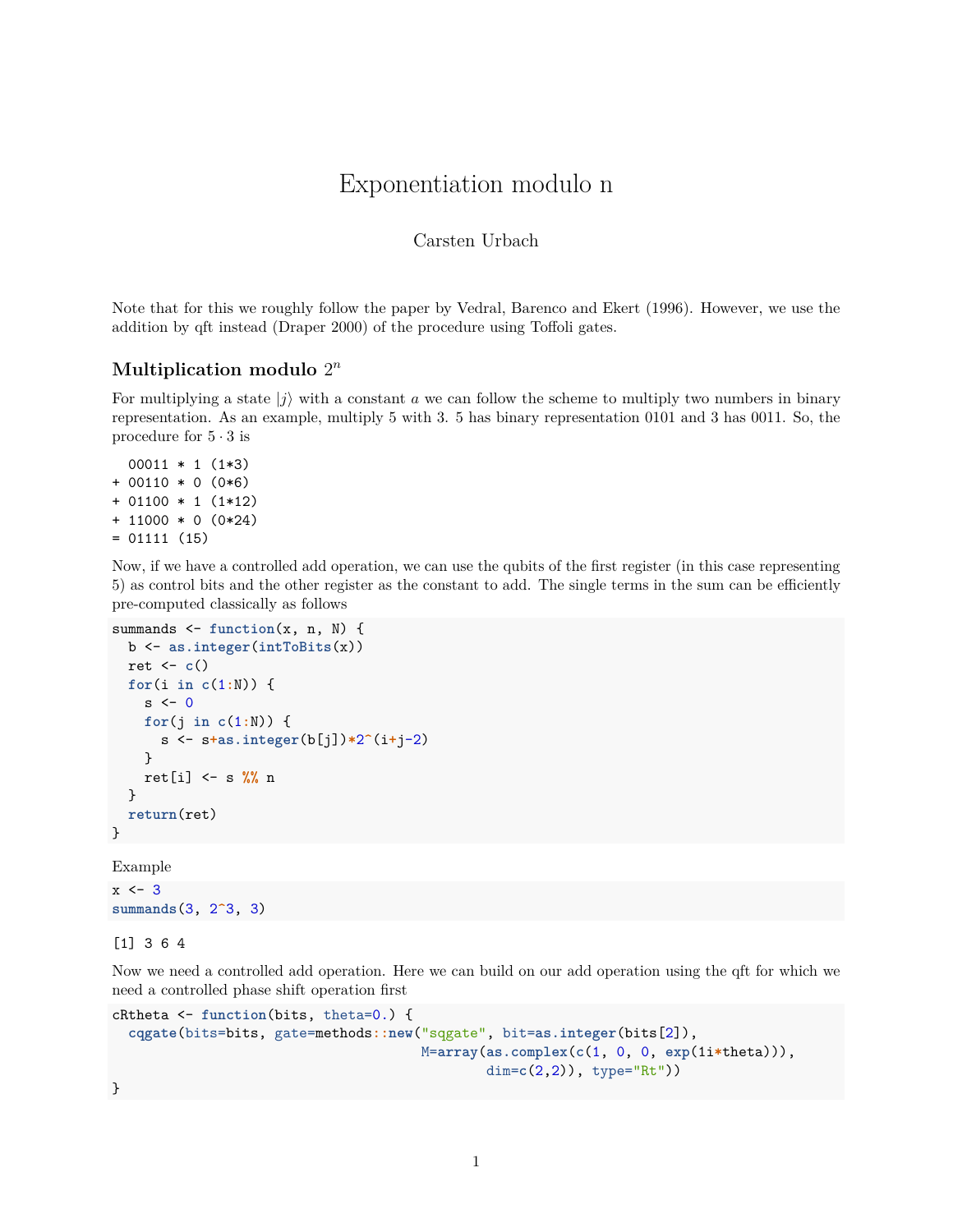```
cadd <- function(c, bits, x, y) {
 n <- length(bits)
 z <- cqft(c=c, x=x, bits=bits)
 for(i in c(1:n)) {
   z <- cRtheta(bits=c(c, bits[i]), theta = 2*pi*y/2^(n-i+1)) * z
  }
  z <- cqft(c=c, x=z, inverse=TRUE, bits=bits)
 return(invisible(z))
}
```
Let's check whether it works as expected (keep in mind that the register is 3 qubit wide plus 1 control qubit, so addition is modulo  $2^3 = 8$ :

```
basis <- c()
for(i in c(0:(2^4-1))) basis[i+1] <- paste0("|", i %/% 2, ">|", i %% 2, ">")
x <- H(1)*qstate(4, basis=basis)
c \leftarrow 1bits <- c(2:4)
z <- cadd(c=c, bits=bits, x=x, y=5)
z
   (0.7071068) * |0>|0>
+ ( 0.7071068 ) * |5>|1>
z <- cadd(c=c, bits=bits, x=z, y=2)
z
   ( 0.7071068 ) * |0>|0>
+ ( 0.7071068 ) * |7>|1>
z <- cadd(c=c, bits=bits, x=z, y=8)
z
   ( 0.7071068 ) * |0>|0>
```
+ ( 0.7071068 ) \* |7>|1>

Equipped with this functionality, we can finally perform a binary multiplication. Note that we need two registers, the first one to store the initial value and the second one to store the final result of the multiplication

```
mult <- function(reg1, reg2, x, y, swap=TRUE) {
  stopifnot(length(reg1) == length(reg2))
 n <- length(reg2)
 s <- summands(y, 2^n, n)
 for(i in c(1:n)) {
   x <- cadd(c=reg1[i], bits=reg2, x=x, y=s[i])
  }
  if(swap) {
   for(i in c(1:n)) {
      x <- SWAP(c(reg1[i], reg2[i])) * x
   }
  }
  return(invisible(x))
}
```
With this we can perform a *reversible* multiplication, which is why we we introduced the SWAP operations at the end. They interchange the two registers. The result is the following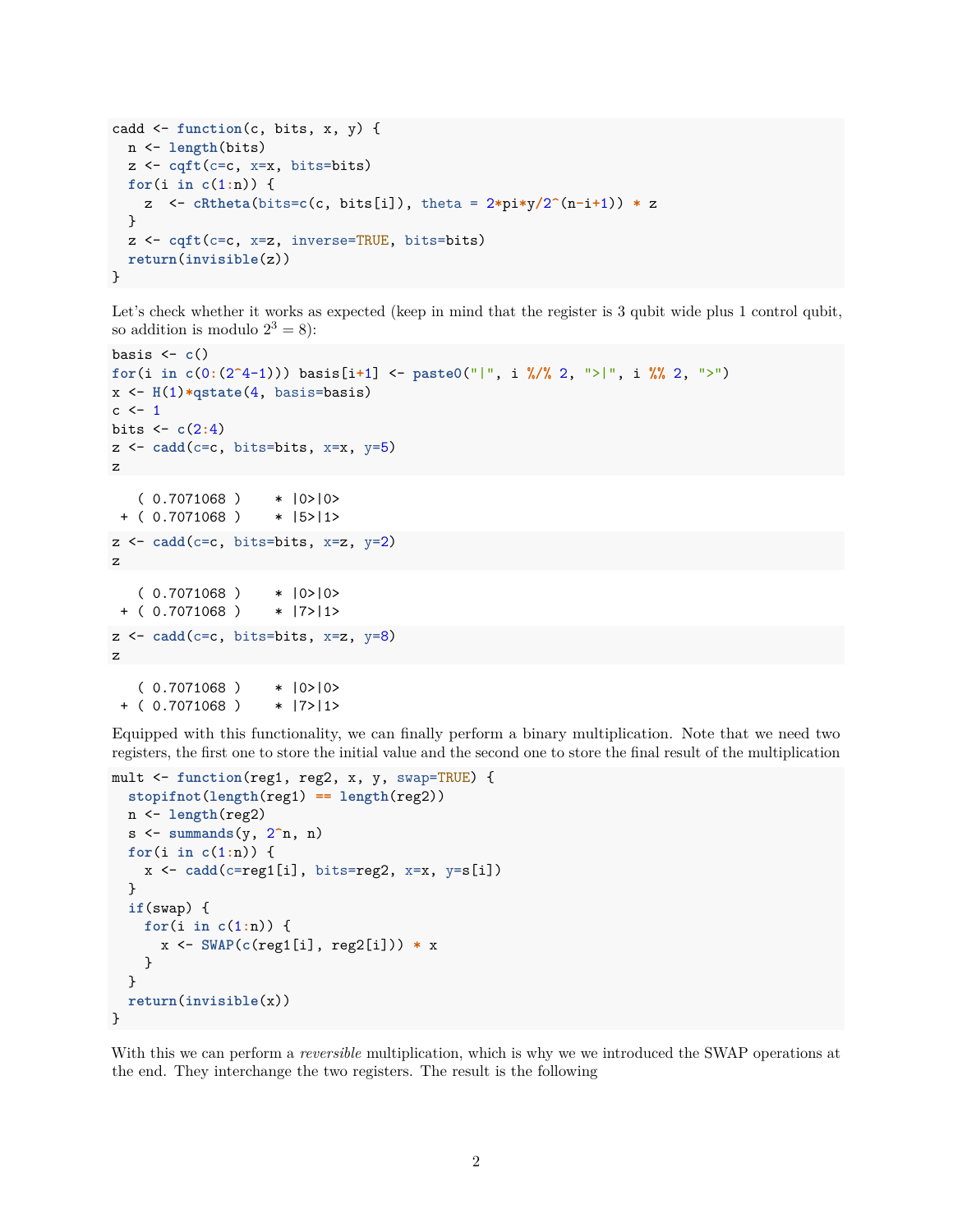```
basis <- c()
for(i in c(0:(2^3-1))) {
 for(j in c(0:(2^3-1))) {
    basis[i*2^3+j + 1] <- paste0("|", i, ">|", j, ">")
 }
}
x <- X(2)*qstate(6, basis=basis)
x
   (1) * |0>|2>reg1 <- c(1:3)
reg2 <- c(4:6)
z <- mult(reg1, reg2, x=x, y=3)
z \leftarrow \chi(5) * zz
   (1) * |0\rangle = 16 >
z <- mult(reg1, reg2, x=z, y=3)
z
   (1) * |6>|2>
```
Let's be a bit more precise here for the multiplication of, say *a* and *b* in two registers, both *n* qubits wide. Starting with both registers in state  $|0\rangle$ , we can first bring the result register to state  $|1\rangle$  using a NOT operation, i.e.  $|0\rangle|1\rangle$ . Now, we multiply by *a*, which leaves us with state

 $|a \mod 2^n\rangle|1\rangle$ 

which we can apply the NOT gate again to reset the result register to state  $|0\rangle$  and then we swap the two registers to arrive at

 $|0\rangle|a \mod 2^n\rangle$ .

Now we multiply by *b* getting us to state

 $|a \times b \mod 2^n|$  mod  $2^n$ .

Multiply the result register with the inverse of *a* mod *n* and apply the NOT gate getting us to

```
|0\rangle|a \times b \mod 2^n\rangle.
```
The inverse modulo  $2^n$  can be computed efficiently in a classical way by the extended Euclidean algorithm

```
eEa <- function(a, b) {
  if(a == 0) return(c(b, 0, 1))res <- eEa(b %% a, a)
  return(c(res[1], res[3] - (b %/% a) * res[2], res[2]))
}
moduloinverse <- function(a, n) {
  res <- eEa(a=a, b=n)
  if(res[1] != 1) stop("inverse does not exist!")
  return(res[2] %% n)
}
```
If  $a$  and  $2^n$  are not coprime, the inverse does not exist. However, for the application we have in mind this is not an issue.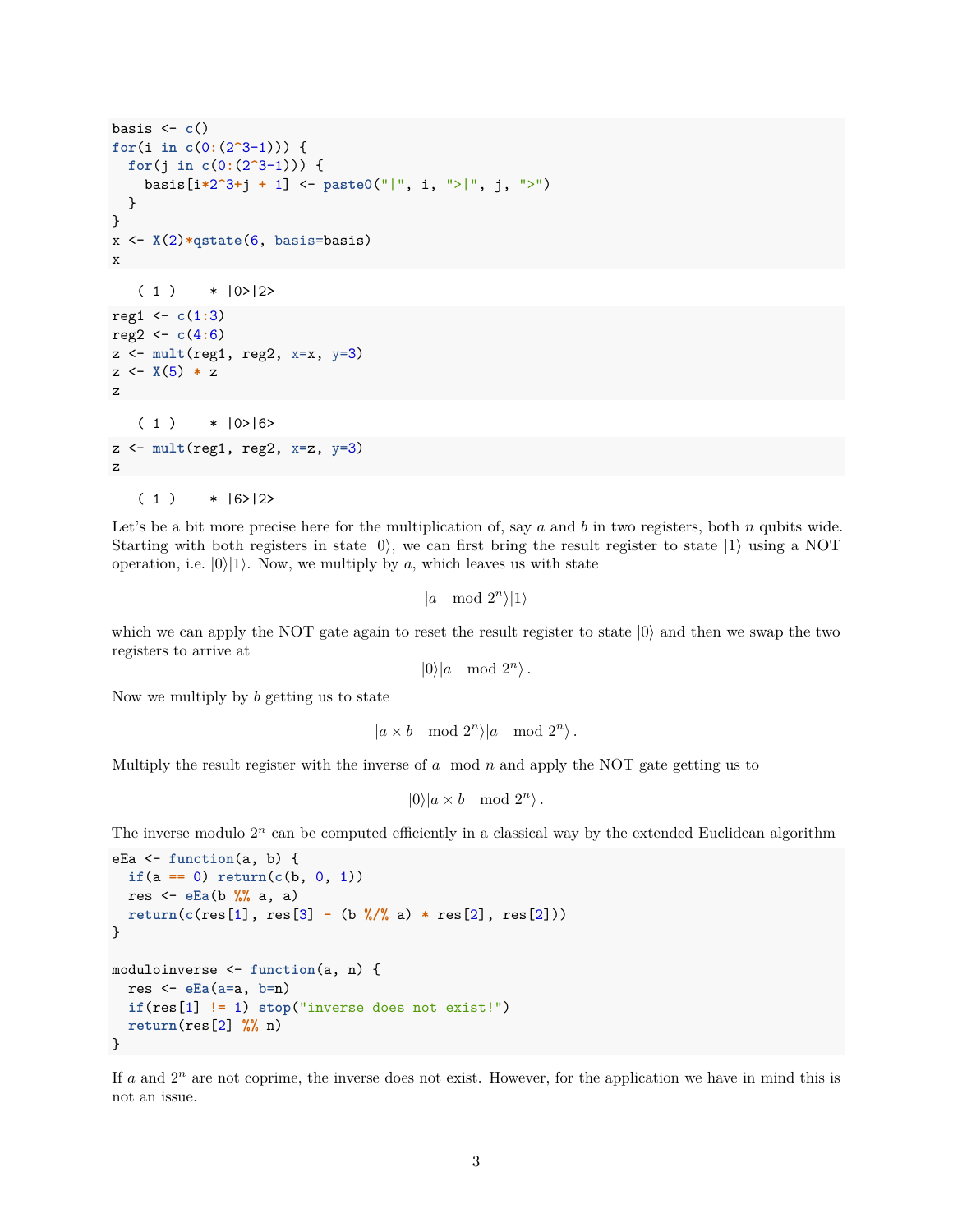#### **Working modulo** *N*

So far we have assumed that we work modulo  $2^n$ , where *n* was dictated by the number of qubits. However, this is not the realistic case. We have to write an adder modulo  $N < 2<sup>n</sup>$ , i.e.  $|x\rangle \rightarrow |x + y \mod N$ . We can implement this by subtracting  $N < 2<sup>n</sup>$  whenever needed. We will follow the convention that if  $x \geq N$  the operation will be  $|x\rangle \rightarrow |x\rangle$ . Moreover, we will assume  $x, y \geq 0$ .

To find out, when this subtraction is needed, is a bit tricky. We want to add *y* to *x*. To decide beforehand, whether or not we have to subtract N, we have to check whether  $x < N - y$ . If not, we have to subtract *N*. If we subtract  $N - y$  from this state  $|x\rangle$ , the most significant qubit indicates whether there occurred an overflow. Using a CNOT gate we can store this info in one ancilla bit  $c_1$ . Then we add  $N - y$  again to retain the original state. Such an operation can be implemented as follows in a controlled manner (control bit *c*, bits the bits in state  $|x\rangle$  where x is stored, a an ancilla bit and y the value to compare with.

```
cis.less <- function(c, bits, x, c1, a, y) {
  ## add ancilla bit as most significant bit to bits
  b <- c(bits, a)
  n <- length(b)
  ## cadd works modulo 2^n
  z <- cadd(c=c, bits=b, x=x, y=2^n-y)
  ## 'copy' overflow bit
  z <- CNOT(c(a, c1)) * z
  ## add back, resetting ancilla a to |0>
  z \leftarrow \text{cadd}(\text{c=c}, \text{bits=b}, \text{x=z}, \text{y=y})return(z)
}
```
This routine will set the qubit  $|c_1\rangle$  to 1 if  $|x_{\text{bits}}\rangle$  is smaller than *y* and leave it at zero otherwise. It uses  $|a\rangle$ as ancilla bit and  $|c\rangle$  as control bit. Here an example

```
basis \leftarrow c()for(i in c(0:(2^6-1))) {
  basis[i + 1] <-
   paste0("|", i %/% 8 ,">|a=",
    (i %/% 4) %% 2, ">|c1=", (i%/%2) %% 2,
    ">|c=", i%%2, ">")
}
x <- H(1)*qstate(6, basis=basis)
z <- cadd(c=1, bits=c(4,5,6), x=x, y=5)
z
   (0.7071068) * |0>|a=0>|c=0>|c=0>+ ( 0.7071068 ) * |5>|a=0>|c1=0>|c=1>
## 5 < 7 -> c1 = 1
v <- cis.less(c=1, bits=c(4,5,6), x=z, c1=2, a=3, y=7)
v
   (0.7071068) * |0\rangle|a=0>|c1=0>|c=0>
+ ( 0.7071068 ) * |5>|a=0>|c1=1>|c=1>
## 5 > 3 -> c1 = 0
w <- cis.less(c=1, bits=c(4,5,6), x=z, c1=2, a=3, y=3)
w
   (0.7071068) * |0\rangle|a=0>|c1=0>|c=0>
+ ( 0.7071068 ) * |5>|a=0>|c1=0>|c=1>
```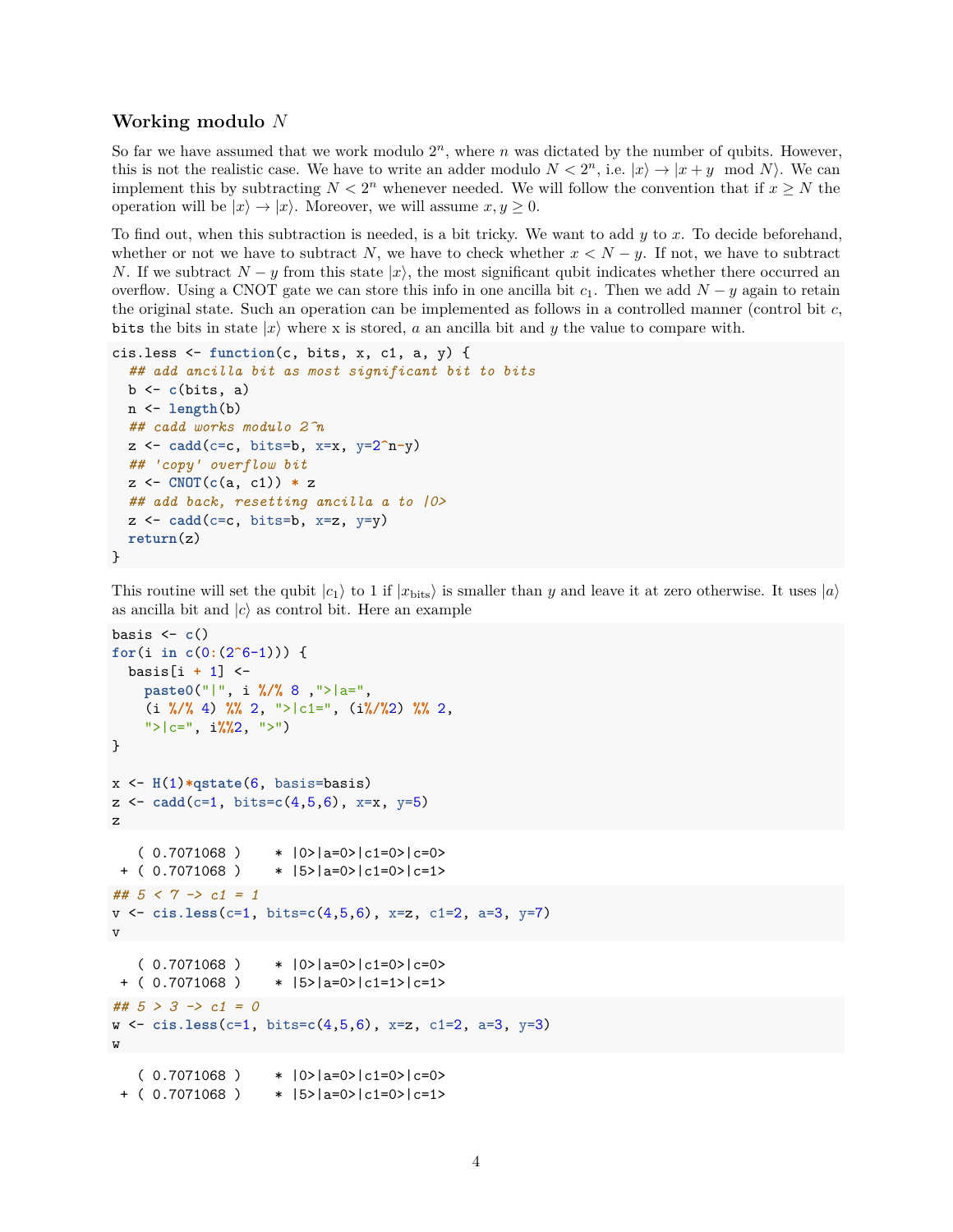```
## 5 < 9 -> c1 = 1
w <- cis.less(c=1, bits=c(4,5,6), x=z, c1=2, a=3, y=9)
w
```
 $(0.7071068)$  \*  $|0\rangle$ |a=0>|c1=0>|c=0> + ( 0.7071068 ) \* |5>|a=0>|c1=1>|c=1>

Now, recall that if  $x \geq N$  we want the operation to leave the state unchanged. So, we need two cis.less operations, one to check whether  $x < N$ , which we store in ancilla qubit  $c<sub>1</sub>$  and another one to check whether  $x < N - y$  stored in *c*<sub>2</sub>. Note that the combination *c*<sub>1</sub> = 0*, c*<sub>2</sub> = 1 is not possible. The implementation looks as follows:

```
caddmodN <- function(c, bits, c1, c2, a, x, y, N) {
  stopifnot(length(a) == 1 && length(c1) == 1 &&
            length(c2) == 1 &&
            length(unique(c(c1, c2, a))) == 3)
  y <- y %% N
  ## set c1=1 if x < N
  z <- cis.less(c=c, bits=bits, x=x, c1=c1, a=a, y=N)
  ## set c2=1 if x < N - y
  z <- cis.less(c=c, bits=bits, x=z, c1=c2, a=a, y=N-y)
  ## if c1 and not c2, x = x + y - N
  z <- X(c2) *( CCNOT(c(c1, c2, a)) * (X(c2) * z))
  z <- cadd(c=a, bits=bits, x=z, y=y - N)
  z <- X(c2) * (CCNOT(c(c1, c2, a)) * (X(c2) * z))
  ## if c1 and c2 add x = x + y
  z <- CCNOT(c(c1, c2, a)) * z
  z <- cadd(c=a, bits=bits, x=z, y=y)
  z <- CCNOT(c(c1, c2, a)) * z
  ## reset c1,2
  z <- cis.less(c=c, bits=bits, x=z, c1=c2, a=a, y=y)
  z <- CNOT(c(c1, c2)) * z
  z <- cis.less(c=c, bits=bits, x=z, c1=c1, a=a, y=N)
  return(invisible(z))
}
```
For the reset part: in the first step we flip  $c_2$  if  $x + y \mod N < y$ . This can only be true if  $x > N - y$ . If  $c_2$ was 1, it's zero now and the other way around. The next CNOT gate flips  $c_2$  to  $|0\rangle$ . The last step resets  $c_1$  to  $|0\rangle$ .

You can also see from the routine above that, if  $x \geq N$  then caddmodN leaves the state unchanged.

```
Example
basis <- c()
for(i in c(0:(2^7-1))) {
  basis[i + 1] <-
   paste0("|", i %/% 16 , ">|a=", (i %/% 8) %% 2,
           ">|c2=", (i %/% 4) %% 2,
           ">|c1=", (i%/%2) %% 2, ">|c=", i%%2, ">")
}
```
x <- **X**(1)**\*qstate**(7, basis=basis)

x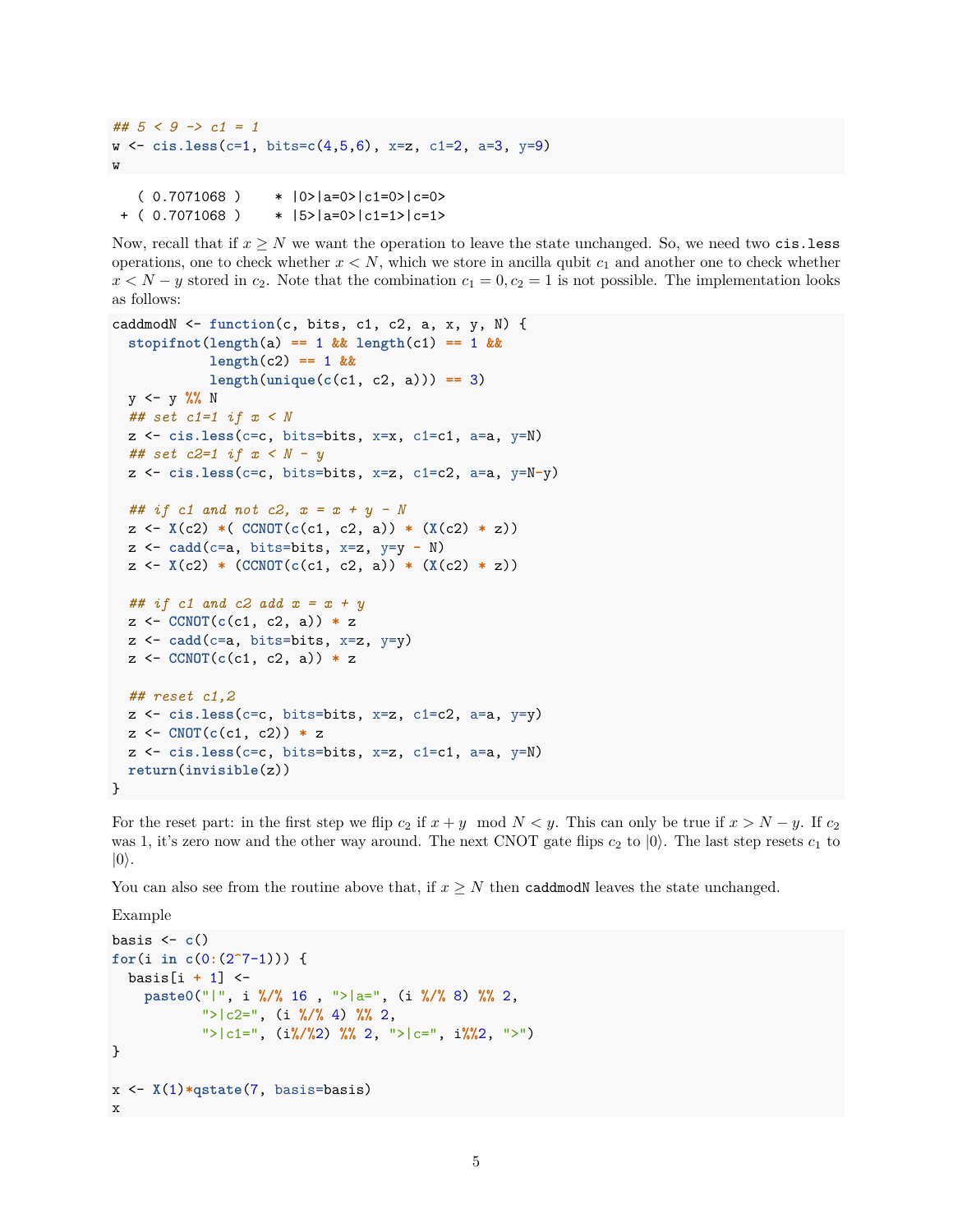```
( 1 ) * |0\rangle|a=0\rangle|c2=0\rangle|c1=0\rangle|c=1\ranglebits \leftarrow c(5, 6, 7)c \leq -1c1 \leftarrow 2c2 \le -3a \leq 4N < -5z <- caddmodN(c=c, bits=bits, c1=c1, c2=c2, a=a, x=x, y=3, N=N) # 0 + 3 mod 5
z
   ( 1 ) * |3>|a=0>|c2=0>|c1=0>|c=1>z <- caddmodN(c=c, bits=bits, c1=c1, c2=c2, a=a, x=z, y=1, N=N) # 3 + 1 mod 5
z
   ( 1 ) * |4>|a=0>|c=0>|c=1=0>|c=1>z <- caddmodN(c=c, bits=bits, c1=c1, c2=c2, a=a, x=z, y=6, N=N) # 4 + 6 mod 5
z
   ( 1 ) * |0\rangle|a=0\rangle|c2=0\rangle|c1=0\rangle|c=1\rangle
```
## **Controlled Multiplier modulo** *N*

Now, like the mult function above a version performing  $|x\rangle \rightarrow |x + y \mod N$ . Here we also include the un-computation of the second register. reg1 is the result register.

```
cmultmodN <- function(c, reg1, reg2, ancillas, x, y, N) {
  stopifnot(length(reg1) == length(reg2))
  ## need 4 ancilla registers
 stopifnot(length(ancillas) == 4 &&
            length(unique(ancillas)) == 4)
 n <- length(reg2)
  ## precompute terms in the sum
 s <- summands(y, N, n)
  ## start with |x>|0>
 for(i in c(1:n)) {
   x <- CCNOT(c(c, reg1[i], ancillas[4])) * x
   x <- caddmodN(c=ancillas[4], bits=reg2,
                  c1=ancillas[1], c2=ancillas[2],
                  a=ancillas[3],
                  x=x, y=s[i], N=Nx <- CCNOT(c(c, reg1[i], ancillas[4])) * x
 }
  ## now |x>|xy mod N>
  for(i in c(1:n)) {
   x <- CSWAP(c(c, reg1[i], reg2[i])) * x
  }
  ## now |xy mod N>|x>
  ## -y_inv mod N
  yinv <- N - moduloinverse(a=y, n=N)
  s <- summands(yinv, N, n)
 for(i in c(1:n)) {
   x <- CCNOT(c(c, reg1[i], ancillas[4])) * x
   x <- caddmodN(c=ancillas[4], bits=reg2,
                  c1=ancillas[1], c2=ancillas[2],
```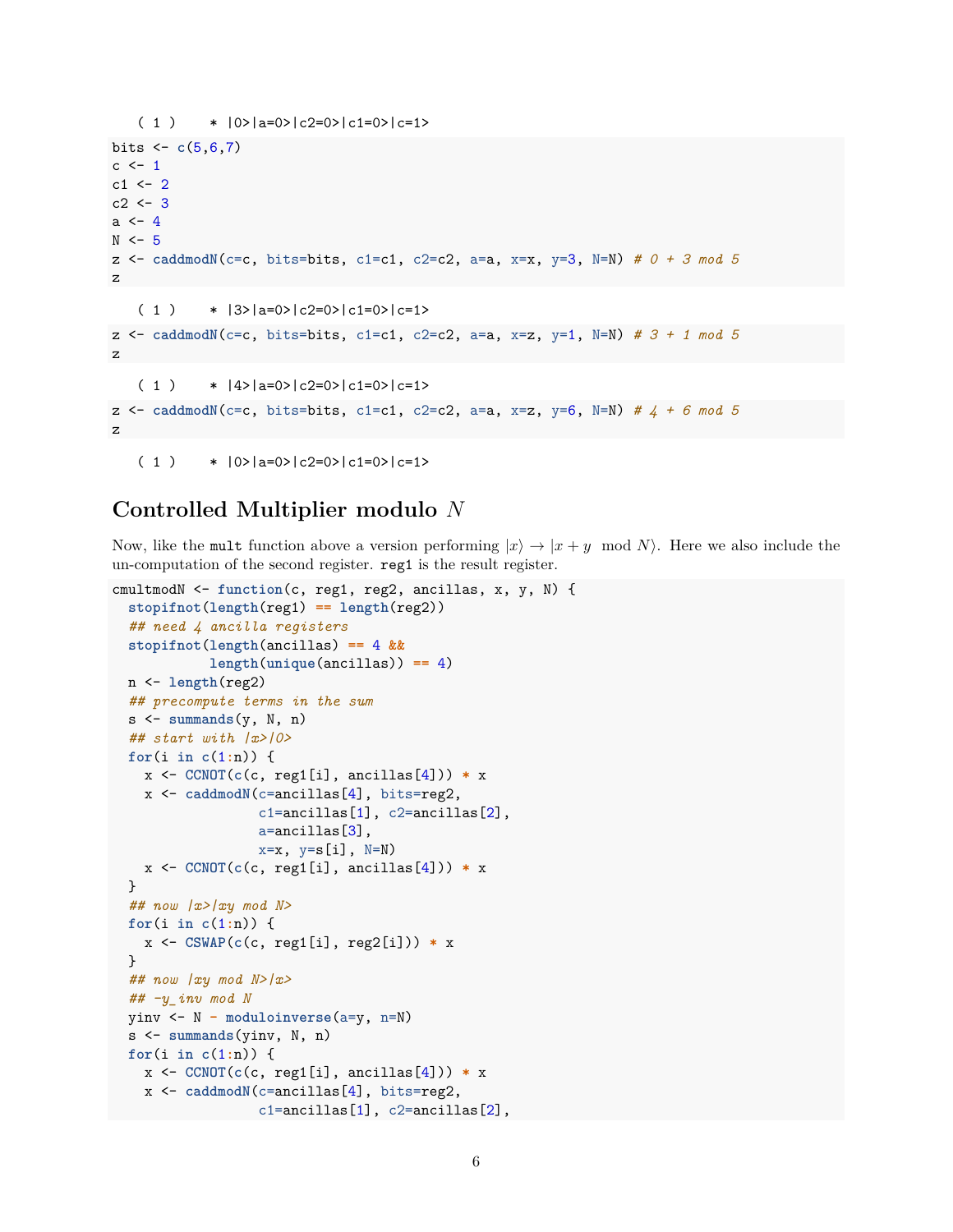```
a=ancillas[3],
                  x=x, y=s[i], N=Nx <- CCNOT(c(c, reg1[i], ancillas[4])) * x
 }
  ## finally |xy mod N>|0>
  return(invisible(x))
}
```
For the un-computation of the second register, we start in the state (only the two registers reg1 and reg2)

```
|x \cdot y \mod N\rangle |x\rangle.
```
Now we determine  $yy_{\text{inv}} = 1 \mod N$  the modular inverse of *y* (which is only possible, if *y* and *N* are co-prime). If we set  $y' = xy \mod N$  it follows  $y_{\text{inv}}y' = y_{\text{inv}}yx \mod N = x \mod N$ . Thus,  $x = y_{\text{inv}}y'$ mod *N*. So, if we perform the following trafo

$$
|y'\rangle|x\rangle \to |y'\rangle|x - y_{\rm inv}y' \mod N\rangle = |y'\rangle|0\rangle.
$$

we obtain  $|x \cdot y \mod N|0\rangle$ .

Example with two 3 qubit registers, which is starting to become slow, because in total we need 11 qubits

```
basis \leftarrow c()for(i in c(0:(2^11-1))) {
  basis[i + 1] <-
    paste0("|reg1=", i %/% (32*2^3) , ">|reg2=", (i %/% 32) %% 2^3 ,
           "|anc=", (i %/% 16) %% 2,
           (i %/% 8) %% 2, (i %/% 4) %% 2,
           (i%/%2) %% 2, ">|c=", i%%2, ">")
}
x <- CNOT(c(1,10)) * (H(1)*qstate(11, basis=basis))
x
   ( 0.7071068 ) * |reg1=0>|reg2=0|anc=0000>|c=0>
+ ( 0.7071068 ) * |reg1=2>|reg2=0|anc=0000>|c=1>
c \leftarrow 1ancillas <- c(2:5)
reg2 <- c(6:8)
reg1 <- c(9:11)
N \le -5z <- cmultmodN(c=c, reg1=reg1, reg2=reg2,
               ancillas=ancillas, x=x, y=3, N=N)
z
   ( 0.7071068 ) * |reg1=0>|reg2=0|anc=0000>|c=0>
 + ( 0.7071068 ) * |reg1=1>|reg2=0|anc=0000>|c=1>
z <- cmultmodN(c=c, reg1=reg1, reg2=reg2,
               ancillas=ancillas, x=z, y=3, N=N)
z
   ( 0.7071068 ) * |reg1=0>|reg2=0|anc=0000>|c=0>
 + ( 0.7071068 ) * |reg1=3>|reg2=0|anc=0000>|c=1>
z <- cmultmodN(c=c, reg1=reg1, reg2=reg2,
               ancillas=ancillas, x=z, y=3, N=N)
z
```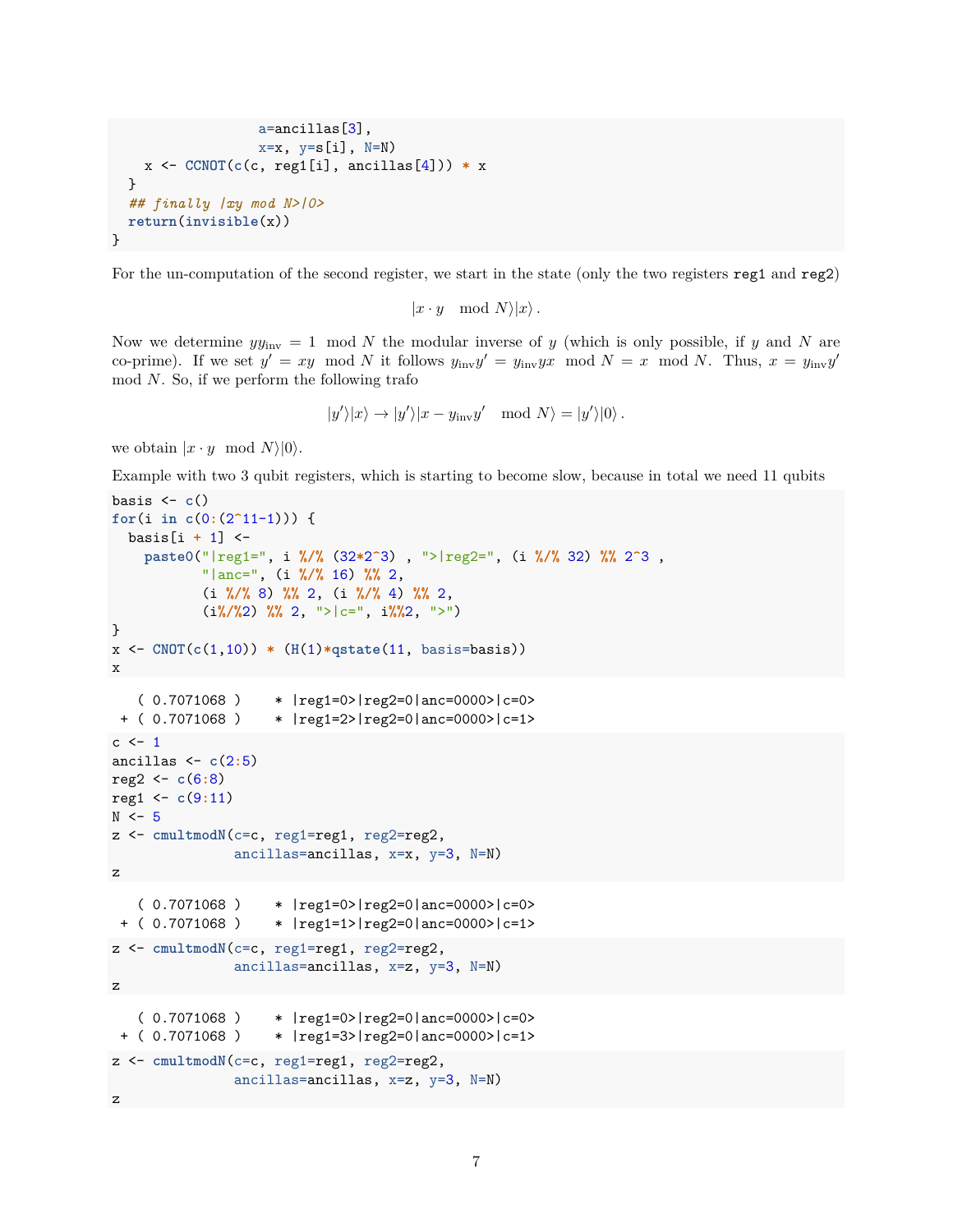```
( 0.7071068 ) * |reg1=0>|reg2=0|anc=0000>|c=0>
+ ( 0.7071068 ) * |reg1=4>|reg2=0|anc=0000>|c=1>
z <- cmultmodN(c=c, reg1=reg1, reg2=reg2,
              ancillas=ancillas, x=z, y=3, N=N)
z
   ( 0.7071068 ) * |reg1=0>|reg2=0|anc=0000>|c=0>
```
+ ( 0.7071068 ) \* |reg1=2>|reg2=0|anc=0000>|c=1>

This seems to work up to this point.

#### **Exponentiation modulo** *N*

For the order finding algorithm, we have to implement the operation  $f_{a,N}(x) = a^x y \mod N$ , where we set  $y = 1$  in the following. All this is stored in a *n* qubit register with  $2^n > N$ .

So, the following function implements the unitary operation naively

```
|x\rangle \rightarrow |xy^a \mod N\rangle
```

```
cexpomodN <- function(c, reg1, reg2, ancillas, x, y, a, N) {
  stopifnot(length(reg1) == length(reg2))
  ## need 4 ancilla registers
  stopifnot(length(ancillas) == 4 &&
            length(unique(ancillas)) == 4)
  for(i in c(1:a)) {
   x <- cmultmodN(c=c, reg1=reg1, reg2=reg2,
                   ancillas=ancillas, x=x, y=y, N=N)
  }
  return(invisible(x))
}
```
Example, performing the same example operation as above, i.e. starting with  $x = 2$  and multiplying it with  $y^a \mod N$ , with  $a = 4$ ,  $y = 3$  and  $N = 5$ .

```
x <- CNOT(c(1,10)) * (H(1)*qstate(11, basis=basis))
x
   ( 0.7071068 ) * |reg1=0>|reg2=0|anc=0000>|c=0>
+ ( 0.7071068 ) * |reg1=2>|reg2=0|anc=0000>|c=1>
x <- cexpomodN(c, reg1, reg2, ancillas, x, y=3, a=4, N)
x
   ( 0.7071068 ) * |reg1=0>|reg2=0|anc=0000>|c=0>
```

```
+ ( 0.7071068 ) * |reg1=2>|reg2=0|anc=0000>|c=1>
```
The result should equal 2.

Using the binary representation of  $x$ , we can write

$$
y^a = y^{2^0 a_0} \cdot y^{2^1 a_1} \cdot \ldots y^{2^{m-1} a_{m-1}}
$$

if x is stored with m bits. So, alternatively, if we start with the result register in state  $|1\rangle$  we have to multiply successivly *m*-times by  $a^{2^i}$  mod *n* depending on the value of the qubit  $|x_i\rangle$ . This task can be also achieved with the controlled multiplier developed above. However, we need one more register to store *a*. Let's cheat here a bit and use a classical if-statement. For large a this implementation is of course much faster, but the factors  $y^{2^i}$  become very large very quickly. That's why we apply the modulo